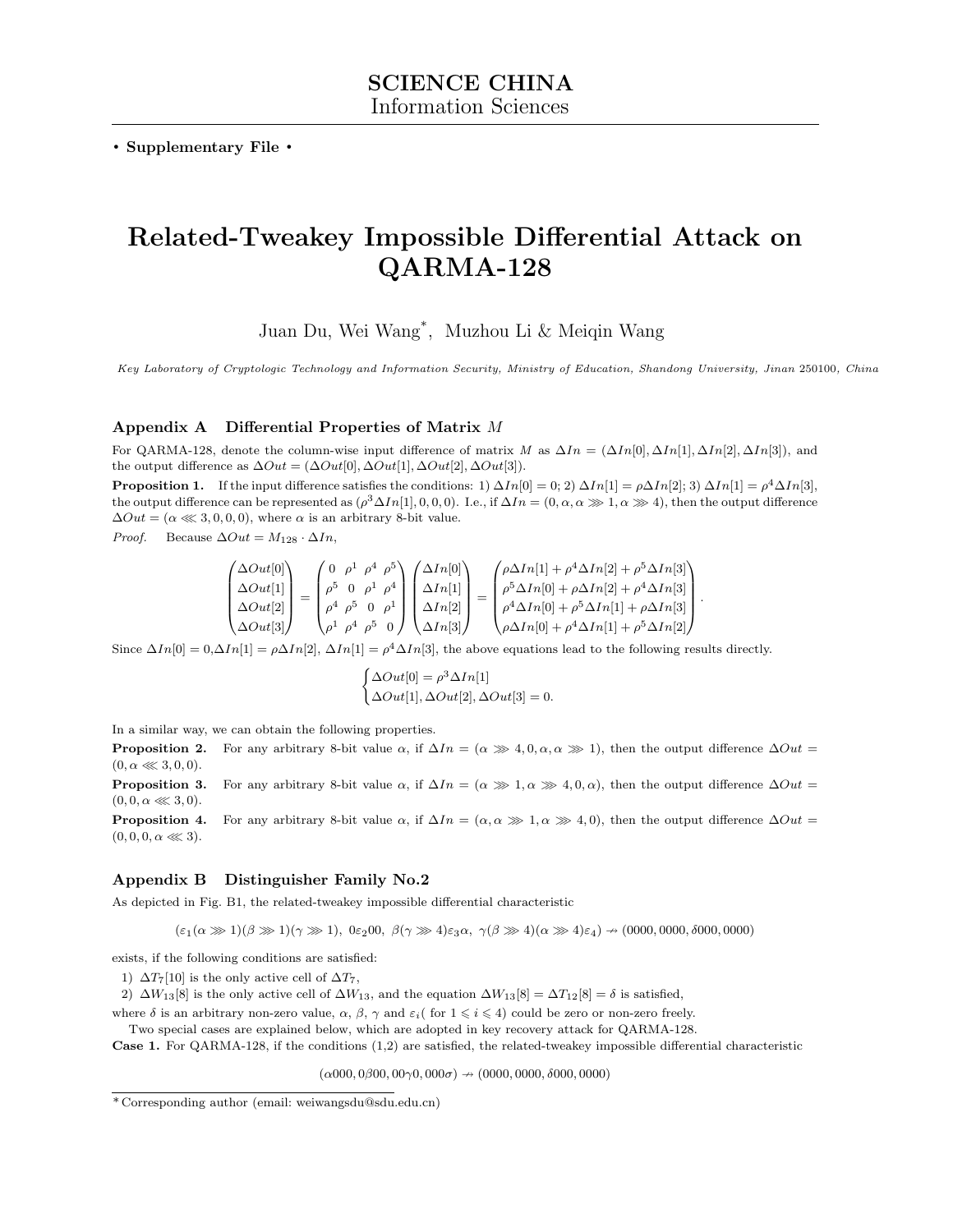<span id="page-1-0"></span>

Figure B1 Distinguisher Family No.2. Black cells are active while the white ones are inactive, dark and light gray cells could be active or inactive.

exists, where  $\alpha$ ,  $\beta$ ,  $\gamma$ ,  $\sigma$  and  $\delta$  are non-zero values. Case 2. For QARMA-128, if the conditions (1,2) are satisfied, the related-tweakey impossible differential characteristic

 $(\varepsilon_1(\alpha \gg 1)(\beta \gg 1)(\gamma \gg 1), 0\varepsilon_200, \beta(\gamma \gg 4)\varepsilon_3\alpha, \gamma(\beta \gg 4)(\alpha \gg 4)\varepsilon_4) \rightarrow (0000, 0000, 0000, 0000)$ 

exists, where  $\alpha$ ,  $\beta$ ,  $\gamma$ ,  $\delta$  and  $\varepsilon_i$  for  $1 \leq i \leq 4$ ) are non-zero values.

## <span id="page-1-2"></span>Appendix C Attack on 10-Round QARMA-128

In this section, we proceed an attack on QARMA-128 taking the outer whitening keys into consideration. Based on two parallel 6-round distinguishers which are proposed in Section [Appendix B,](#page-0-0) we can mount the key recovery attack on 10 round QARMA-128 by adding one round before the distinguisher and three rounds after it. Note that this variant is not symmetric since there are two rounds before Pseudo-Reflector and eight rounds after.

For convenience, we guess equivalent keys in our 10-round key recovery attacks. Let  $ek_0 = M(\tau(k_0))$ ,  $sk_0 = k_0 \oplus w_0$  and  $sk_1 = k_0 \oplus w_1$ , then  $ek_0, sk_0$  and  $sk_1$  will be used instead of  $k_0, w_0$ .

#### Attack Based on Distinguisher Family No.1 (Case 1)

As shown in Figure [C1,](#page-2-0) we derive a related-tweakey impossible differential attack based on Distinguisher Family No.1 (Case 1) of QARMA-128. The attack is illustrated in the following part.

Offline Phase.

- 1. Choose two tweaks $(T, T')$  that satisfy  $T_6 \oplus T'_6 = (000*, 0000, 0000, 0000)$ , where  $*$  is an arbitrary non-zero difference.
- 2. Under the chosen  $(T, T')$ , construct  $2^n$  structures. Inside each structure, the plaintext pairs satisfy the condition

$$
\Theta P' = (00 * \Delta T_6[3], 000*, *000, 0 * 00),
$$

where  $*$  traverses all possible non-zero values. Since each structure contains  $2^{32} \times (2^{32} - 1)$  pairs, we get  $2^{n+64}$  pairs in total. In order to match the end of distinguisher, only the pairs that satisfy the conditions  $\Delta C[0, 1, 3, 9, 12] = 0$ and  $\Delta C[2] = \Delta T_{15}[2]$  are saved, and there are about  $2^{n+64} \times 2^{-8 \times 6} = 2^{n+16}$  pairs left.

<span id="page-1-1"></span>Online Phase.

1. Starting at the ciphertext pairs, i.e., Round 15, we proceed the following steps.

 $\overline{P}$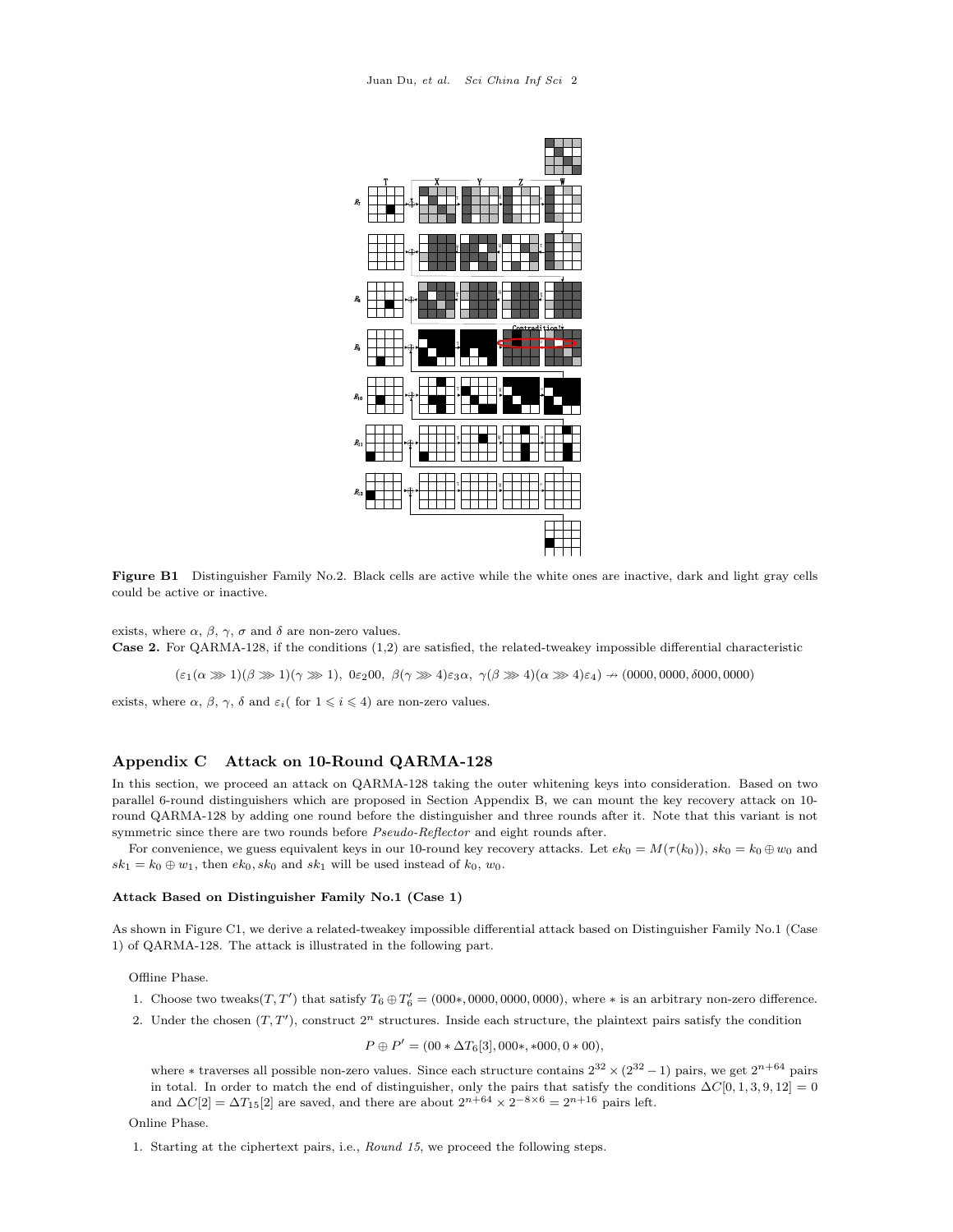<span id="page-2-0"></span>

Figure C1 Key Recovery Attacks on 10-Round QARMA-128 with Distinguisher Family No.1 (Case 1). Cells with color are active while the others are inactive.

- (a) Guess  $sk_1[6]$ , decrypt and get  $V_{15}[6]$ ,  $V'_{15}[6]$ . In order to guarantee  $\Delta X_{14}[6] = 0$ , pairs that satisfy the condition  $\Delta T_{14}[6]=\Delta V_{15}[6]$  remain, and  $2^{n+16}\times 2^{-8}=2^{n+8}$  pairs are left.
- <span id="page-2-1"></span>(b) Guess  $sk_1[5, 10]$  $sk_1[5, 10]$  $sk_1[5, 10]$ , decrypt and get  $Y_{14}[4, 8]$ ,  $Y'_{14}[4, 8]$ . According to Property 1 in Section [Appendix A,](#page-0-2) there must be  $\rho \Delta Y_{14}[8] = \Delta Y_{14}[4]$  to make sure that  $\Delta Z_{14}[0]$  is the only active cell in the first column of  $\Delta Z_{14}$ , so that  $2^{n+8} \times 2^{-8} = 2^n$  pairs are left.
- (c) Guess  $sk_1[15]$ , decrypt and get  $Y_{14}[12]$ ,  $Y'_{14}[12]$ . As step [\(1b\)](#page-2-1), there should be  $\Delta Y_{14}[4] = \rho^4 \Delta Y_{14}[12]$ , and  $2^n \times 2^{-8} = 2^{n-8}$  pairs are left.
- (d) Similarly, guess  $sk_1[4, 11]$ , decrypt and get  $Y_{14}[1, 13]$ ,  $Y'_{14}[1, 13]$ . Detect pairs that satisfy the condition  $\Delta Y_{14}[13] = \rho^3 \Delta Y_{14}[1]$ , and  $2^{n-8} \times 2^{-8} = 2^{n-16}$  pairs are left.
- (e) Guess  $sk_1[14]$ , decrypt and get  $Y_{14}[9]$ ,  $Y'_{14}[9]$ . Pairs that satisfy  $\rho^4 \Delta Y_{14}[1] = \Delta Y_{14}[9]$  are saved, and  $2^{n-16} \times$  $2^{-8} = 2^{n-24}$  pairs are left.
- (f) Guess  $sk_1[7,8]$ , decrypt and get  $Y_{14}[7,11]$ ,  $Y'_{14}[7,11]$ . Keep pairs that satisfy  $\Delta Y_{14}[7] = \rho^3 \Delta Y_{14}[11]$ , and  $2^{n-24} \times 2^{-8} = 2^{n-32}$  pairs are left.
- (g) Guess  $sk_1[13]$ , decrypt and get  $Y_{14}[3]$ ,  $Y'_{14}[3]$ . Save pairs that satisfy the condition  $\rho^4 \Delta Y_{14}[11] = \Delta Y_{14}[3]$ , and  $2^{n-32} \times 2^{-8} = 2^{n-40}$  pairs are left.
- 2. After step [1,](#page-1-1) the value of  $Y_{14}[1, 3, 4, 7, 8, 9, 11, 12, 13]$  and  $Y'_{14}[1, 3, 4, 7, 8, 9, 11, 12, 13]$  are obtained, and the left ciphertext pairs ensure only the cells with indexes 0, 5, 15 are active in  $\Delta Z_{14}$ . Moreover, according to the definition of matrix  $M$  and the relation

$$
\begin{pmatrix}\n\Delta Z_{14}[0] \\
\Delta Z_{14}[4] \\
\Delta Z_{14}[8] \\
\Delta Z_{14}[12]\n\end{pmatrix} = \begin{pmatrix}\n0 & \rho^1 & \rho^4 & \rho^5 \\
\rho^5 & 0 & \rho^1 & \rho^4 \\
\rho^4 & \rho^5 & 0 & \rho^1 \\
\rho^1 & \rho^4 & \rho^5 & 0\n\end{pmatrix} \begin{pmatrix}\n\Delta Y_{14}[0] \\
\Delta Y_{14}[4] \\
\Delta Y_{14}[8] \\
\Delta Y_{14}[12]\n\end{pmatrix},
$$

the value of  $Z_{14}[0] = \rho Y_{14}[4] + \rho^4 Y_{14}[8] + \rho^5 Y_{14}[12]$ , which is irrelevant to  $Y_{14}[0]$ , thus  $Z_{14}[0]$ ,  $Z'_{14}[0]$  can be computed. Similarly, the value of  $Z_{14}[5, 15]$  and  $Z'_{14}[5, 15]$  are deduced.

- <span id="page-2-2"></span>3. The value of the active cells in  $Z_{14}$  and  $Z'_{14}$  have been recovered and the following steps are performed.
	- (a) Guess  $ek_0[0]$ , decrypt and get  $Y_{13}[0]$ ,  $Y'_{13}[0]$ .
	- (b) Guess  $ek_0[5]$ , decrypt and get  $Y_{13}[8]$ ,  $Y'_{13}[8]$ . Choose pairs that satisfy  $\rho^4 \Delta Y_{13}[0] = \Delta Y_{13}[8]$ , and  $2^{n-40} \times 2^{-8} =$  $2^{n-48}$  pairs are left.
	- (c) Guess  $ek_0[15]$ , decrypt and get Y<sub>13</sub>[12], Y'<sub>13</sub>[12]. Choose pairs that satisfy  $\rho^3 \Delta Y_{13}[0] = \Delta Y_{13}[12]$ , and  $2^{n-48} \times 2^{-8} = 2^{n-56}$  pairs are left.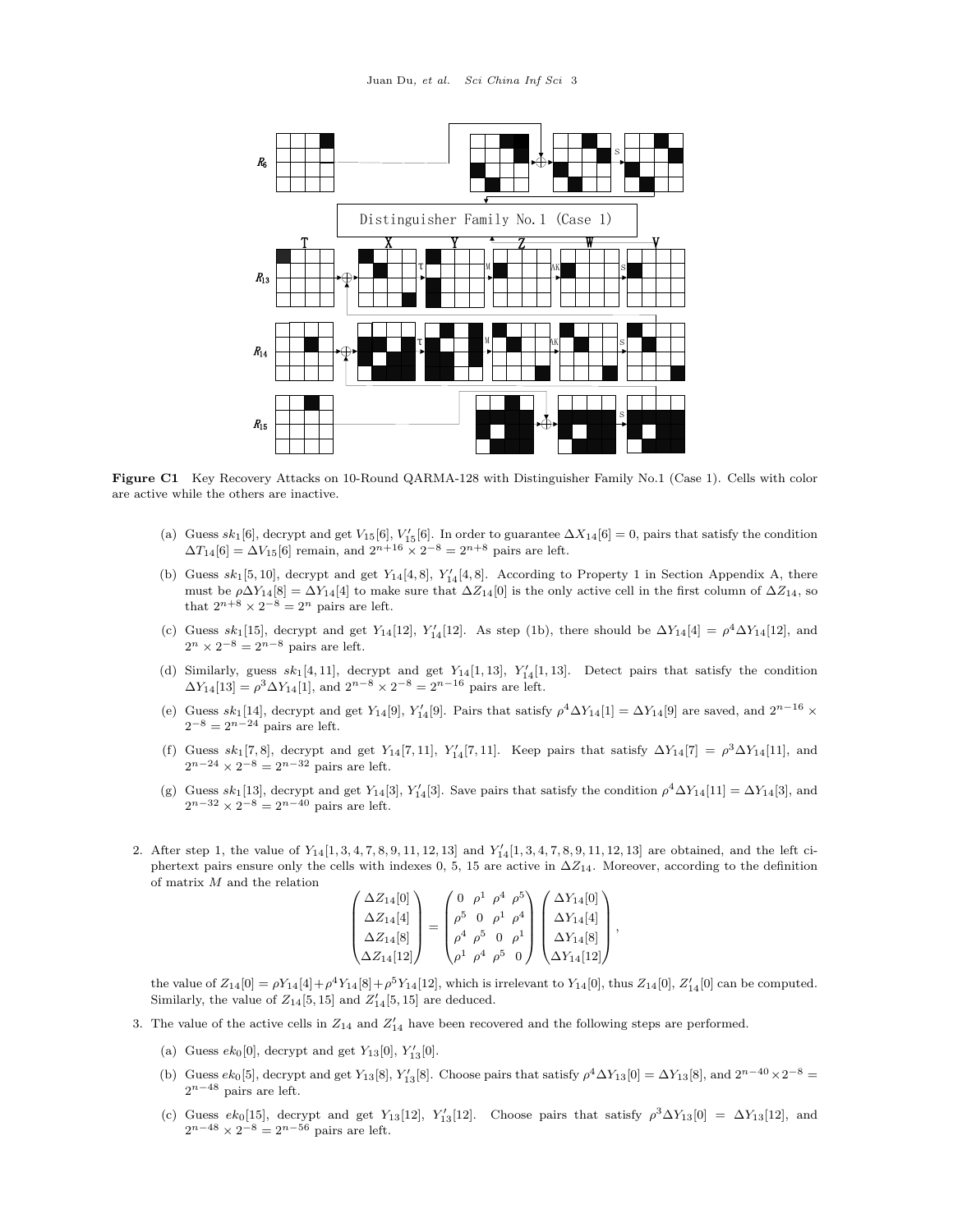<span id="page-3-1"></span>

|         | <b>Step</b> | Time Complexity Evaluated by encryption units)                                                                                                           |
|---------|-------------|----------------------------------------------------------------------------------------------------------------------------------------------------------|
| offline | 2           | In data preparation, we need $2^n \times (2^{32} + 2^{32})$ MA,                                                                                          |
|         |             | about $2^n \times (2^{32} + 2^{32}) \times \frac{1}{16} \times \frac{1}{11}$ 10-round encryptions                                                        |
|         | 1a          | $2 \times 2^{n+16} \times 2^{8 \times 1} \times \frac{1}{16} \times \frac{1}{11}$                                                                        |
|         | $1(b-c)$    | $2 \times (2^{n+8} \times 2^{8 \times 3} \times \frac{2}{16} + 2^n \times 2^{8 \times 4} \times \frac{1}{16}) \times \frac{1}{11}$                       |
| online  | $1(d-e)$    | $2 \times (2^{n-8} \times 2^{8 \times 6} \times \frac{2}{16} + 2^{n-16} \times 2^{8 \times 7} \times \frac{1}{16}) \times \frac{1}{11}$                  |
|         | $1(f-g)$    | $2 \times (2^{n-24} \times 2^{8 \times 9} \times \frac{2}{16} + 2^{n-32} \times 2^{8 \times 10} \times \frac{1}{16}) \times \frac{1}{11}$                |
| online  | $3(a-c)$    | $2 \times (2^{n-40} \times 2^{8 \times 11} + 2^{n-40} \times 2^{8 \times 12} + 2^{n-48} \times 2^{8 \times 13}) \times \frac{1}{16} \times \frac{1}{11}$ |
|         | <b>SUM</b>  | $2^{120.94}$ 10-round encryptions                                                                                                                        |
|         |             |                                                                                                                                                          |

Table C1 Time Complexity in Section [Appendix C](#page-1-2)

- 4. As  $Y_{13}[0, 8, 12]$ ,  $Y'_{13}[0, 8, 12]$  are known in step [3,](#page-2-2) we obtain  $Z_{13}[4]$  and  $Z'_{13}[4]$ , which is the only active cell in  $\Delta Z_{13}$ according to Property [2.](#page-0-3)
- <span id="page-3-0"></span>5. Guess  $ek_0[4]$ , decrypt and get  $V_{13}[4]$ ,  $V'_{13}[4]$ . If  $\Delta V_{13}[4] = \Delta T_{12}[4]$  is satisfied, we get the tail of the distinguisher. After this step, about  $2^{n-56} \times 2^{-8} = 2^{n-64}$  pairs remain. Keys that suggest this distinguisher would be discarded. Repeat step [1](#page-1-1) to step [5](#page-3-0) until all wrong  $sk_1[4, 5, 6, 7, 8, 10, 11, 13, 14, 15] || ek_0[0, 4, 5, 15]$  are discarded, and only one subkey remains, which is the right one.

Let  $n = 70.40$ , for 112-bit subkeys  $sk_1[4, 5, 6, 7, 8, 10, 11, 13, 14, 15] \parallel kk_0[0, 4, 5, 15]$ , about  $2^{112} \times (1 - 2^{-80})^{2^{n+16}} = 0.001$ wrong subkeys are left. The data complexity of is  $2^{70.40} \times (2^{32} + 2^{32}) = 2^{103.40}$  {plaintext,ciphertext,tweak} triples. We need to store pairs obtained after the offline phase, so the memory required is  $2^{87.40}$  128-bit. The time consumed for each step is illustrated in Table [C1,](#page-3-1) and the total time complexity is about  $2^{120.94}$  10-round encryption units.

#### Attack Based on Distinguisher Family No.2 (Case 1)

Based on Distinguisher Family No.2 (Case 1) of QARMA-128, we can perform a related-tweakey impossible differential attack in a similar way as described in Section [Appendix C.](#page-1-2) Since  $sk_1[4, 5, 6, 7, 8, 10, 11, 13, 14, 15]$  and  $ek_0[0, 4, 5, 15]$  are recovered in Section [Appendix C,](#page-1-2) we only need to guess  $sk_1[2, 3, 9, 12] \leq k_0[7, 8, 10]$  and the details of the attack are omitted. The data complexity is  $2^{69.50} \times (2^{32} + 2^{32}) = 2^{102.50}$  triples, while  $2^{95.46}$  encryptions are required. Memory complexity is 2 <sup>94</sup>.<sup>5</sup> 128-bit.

#### Recovery of the Master Key

Combine 112-bit subkeys  $sk_1[4, 5, 6, 7, 8, 10, 11, 13, 14, 15]||ek_0[0, 4, 5, 15]$  obtained in Section [Appendix C](#page-1-2) with 56-bit subkeys  $sk_1[2, 3, 9, 12]||ek_0[7, 8, 10]$  obtained in Section [Appendix C,](#page-3-1) we get 168 bits subkeys in total, they are  $sk_1[2, 3, 4, 5, 6, 7, 8, 9, 10]$ 11, 12, 13, 14, 15 $||e k_0[0, 4, 5, 7, 8, 10, 15]$ . Then search the master key exhaustively. The time complexity is  $2^{88}$  10-round encryptions, the data complexity is  $o(1)$  and the memory complexity can be ignored.

**Total Complexity.** The data complexity of the whole attack is  $2^{103.40} + 2^{102.50} = 2^{104.02}$  triples while the time complexity is  $2^{120.94} + 2^{95.46} + 2^{88} = 2^{120.94}$  10-round encryption, and the memory complexity is  $2^{87.40} + 2^{94.50} = 2^{94.50}$  128-bit.

## <span id="page-3-2"></span>Appendix D Attack on 11-Round QARMA-128

We tried to mount a key recovery attack on 11-round QARMA-128 including the outer whitening keys but the product of time and data is greater than  $2^{256}$ , thus, we proceed an attack on 11-round variant without the outer whitening keys. In order to reduce the time complexity of memory access(Offline Phase), we derived our attack in a chosen ciphertext-tweak scenario. Based on Distinguisher Family No.1 (Case 2), a 11-round key recovery attack is derived.

#### Attack Based on Distinguisher Family No.1 (Case 2)

As shown in the Figure [D1,](#page-4-0) an attack on 11-round QARMA-128 is obtained by appending two rounds on the top of Distinguishers No.1 (Case 2) and three rounds on the bottom.

Offline Phase.

1. Choose a tweak T randomly and find  $2^8 - 1$  T' to construct  $2^8 - 1$  (T, T') pairs, for each (T, T'), the internal state satisfy the condition

 $\Delta T_{15} = T_{15} \oplus T'_{15} = (00 * 0, 0000, 0000, 0000).$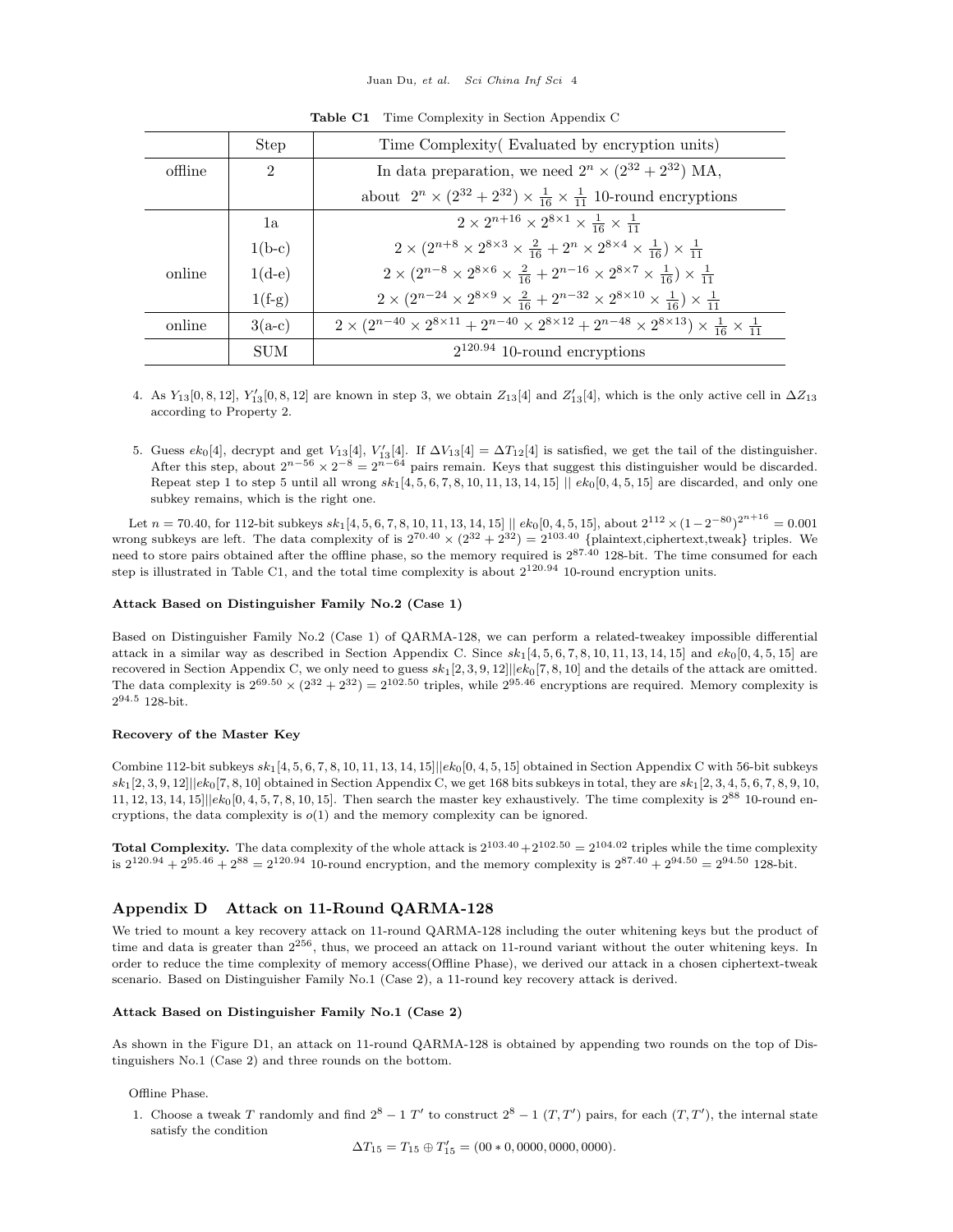<span id="page-4-0"></span>

Figure D1 Key Recovery Attacks on 11-Round QARMA-128 with Distinguisher Family No.1 (Case 2). Cells with colors are active while the others are inactive.

where ∗ is an arbitrary value.

- 2. For each  $(T, T')$ , construct  $2^n$  structures. Inside each structure the ciphertext pairs satisfy the condition
	- 1)  $\Delta C = (00\Delta T_{15}[2]0, *0**, *00*, 0**0),$
	- 2)  $C[2] = \alpha$ , then  $C'[2] = C[2] \oplus \Delta T_{15}[2] = \alpha \oplus \Delta T_{15}[2]$

where  $*$  traverses all possible non-zero values, and  $\alpha$  is a constant. Since each structure contains  $2^{56} \times (2^{56} - 1)$  pairs, we obtain  $2^n \times (2^8 - 1) \times 2^{56} \times (2^{56} - 1) = 2^{n+120}$  pairs in total. To construct these pairs,  $((2^8 - 1) \times 2^{8 \times 7} + 2^{8 \times 7}) \times 2^n$ {plaintext,ciphertext,tweak} triples are required. Choose pairs that satisfy the condition  $\Delta P[0, 5, 10] = 0$ , there are about  $2^{n+120} \times 2^{-3 \times 8} = 2^{n+96}$  pairs left.

<span id="page-4-3"></span>Online Phase.

- <span id="page-4-2"></span><span id="page-4-1"></span>1. Starting at the ciphertext pairs, the following steps are performed.
	- (a) Guess  $k_0[7]$ , decrypt and get  $Y_{14}[7]$ ,  $Y'_{14}[7]$ .
	- (b) Guess  $k_0[8]$ , decrypt and get  $Y_{14}[11]$ ,  $Y'_{14}[11]$ . Save pairs that satisfy the condition  $\Delta Y_{14}[7] = \rho^3 \Delta Y_{14}[11]$ , and  $2^{n+96} \times 2^{-8} = 2^{n+88}$  pairs are left.
	- (c) Guess k<sub>0</sub>[13], decrypt and get Y<sub>14</sub>[3], Y<sub>14</sub>[3]. Save pairs that satisfy the condition  $\Delta Y_{14}[3] = \rho^4 \Delta Y_{14}[11]$ , and  $2^{n+88} \times 2^{-8} = 2^{n+80}$  pairs are left.
	- (d) Since the value of  $Y_{13}[3, 7, 11]$  and  $Y'_{13}[3, 7, 11]$  are achieved in step[\(1a-](#page-4-1)[1c\)](#page-4-2), we get  $Z_{14}[15]$ ,  $Z'_{14}[15]$ , which is the only active cell in  $\Delta Z_{14}[3, 7, 11, 15]$  according to Property [4.](#page-0-4) Then we get the value of  $W_{14}[15]$  and  $W'_{14}[15]$ , save pairs that satisfy the condition  $\Delta W_{14}[15] = \rho^3 \Delta T_{13}[0]$ , about  $2^{n+80} \times 2^{-8} = 2^{n+72}$  pairs are left after this step.
- <span id="page-4-8"></span><span id="page-4-7"></span>2.  $k_0[7, 8, 13]$  have been guessed in ste[p1,](#page-4-3) encrypt round 5 partially and get  $Y_6[3, 7, 11]$ ,  $Y'_6[3, 7, 11]$ , pairs that satisfy the condition  $\rho \Delta Y_6[3] + \rho^4 \Delta Y_6[7] + \rho^5 \Delta Y_6[11] = 0$  remain, about  $2^{n+72} \times 2^{-8} = 2^{n+64}$  pairs are left.
- <span id="page-4-6"></span><span id="page-4-5"></span><span id="page-4-4"></span>3. Starting at the ciphertext pairs, we proceed the following steps.
	- (a) Guess  $k_0[4]$ , decrypt and get  $Y_{14}[13]$ ,  $Y'_{14}[13]$ .
	- (b) Guess  $k_0[11]$ , decrypt and get  $Y_{14}[1]$ ,  $Y'_{14}[1]$ . Save pairs that satisfy the condition  $\Delta Y_{14}[13] = \rho^3 \Delta Y_{14}[1]$ , and  $2^{n+64} \times 2^{-8} = 2^{n+56}$  pairs are left.
	- (c) Guess  $k_0[14]$ , decrypt and get  $Y_{14}[9]$ ,  $Y'_{14}[9]$ . Save pairs that satisfy the condition  $\rho^4 \Delta Y_{14}[1] = \Delta Y_{14}[9]$ , and  $2^{n+56} \times 2^{-8} = 2^{n+48}$  pairs are left.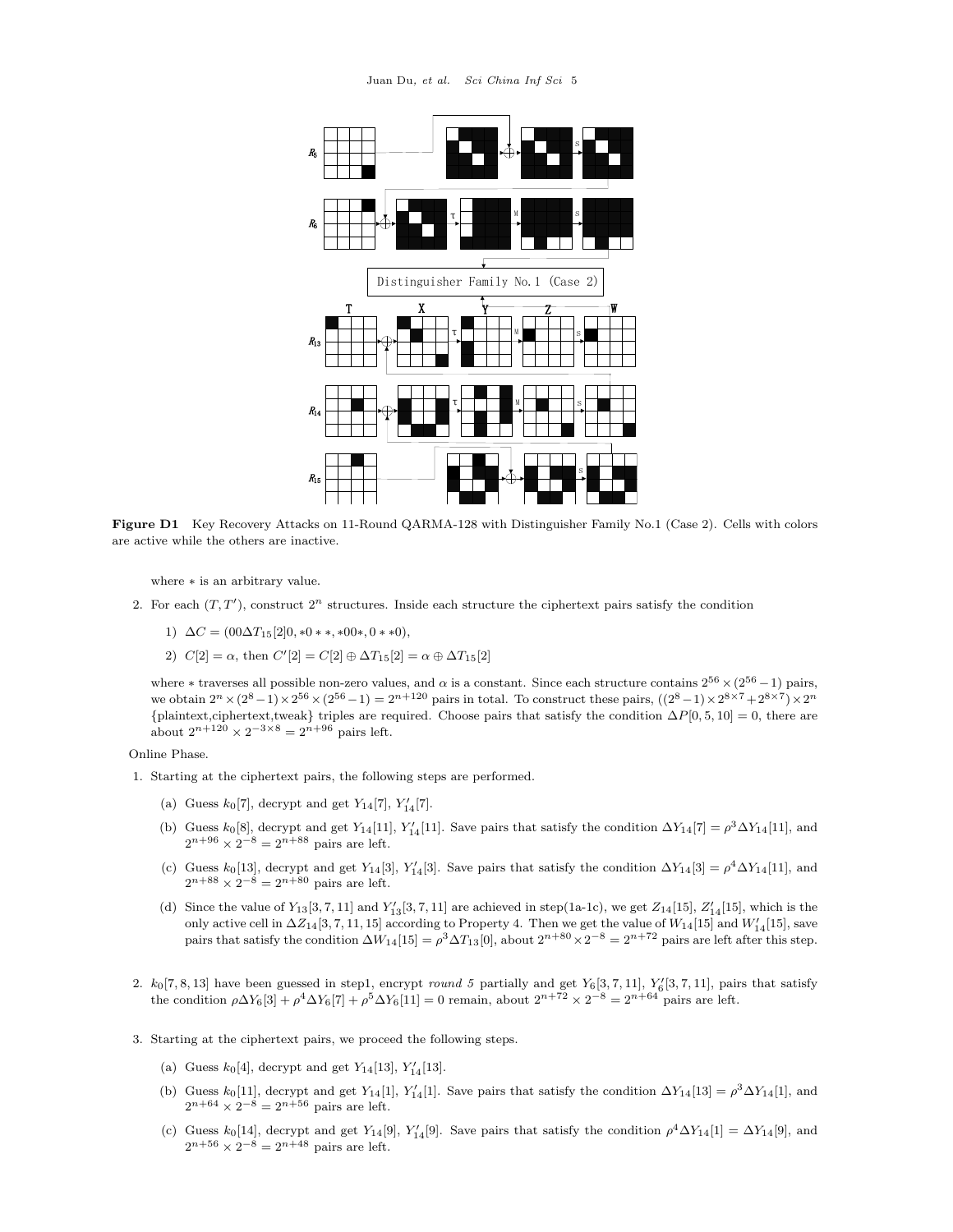- <span id="page-5-5"></span>(d) As the value of  $Y_{14}[1, 9, 13]$  and  $Y'_{14}[1, 9, 13]$  are achieved in step[\(3a-](#page-4-4)[3c\)](#page-4-5), we get  $Z_{14}[5]$  and  $Z'_{14}[5]$ , which is the only active cell in  $\Delta Z_{14}[1, 5, 9, 13]$  by Property [2.](#page-0-3) Then  $W_{14}[5]$  and  $W'_{14}[5]$  can be inferred. Choose pairs that satisfy the condition  $\Delta W_{14}[5] = \rho^4 \Delta T_{13}[0]$ , which is about  $2^{n+48} \times 2^{-8} = 2^{n+40}$  pairs are left after this step.
- 4. Guess  $k_0[6]$ , decrypt and get  $W_{15}[6]$ ,  $W'_{15}[6]$ . Pairs that satisfy the condition  $\Delta W_{15}[6] = \Delta T_{14}[6]$  are saved, there are about  $2^{n+40} \times 2^{-8} = 2^{n+32}$  pairs left.
- <span id="page-5-1"></span><span id="page-5-0"></span>5. Starting at the plaintext pairs, i.e., the Round 5, we proceed the following steps.
	- (a)  $k_0[4, 11, 14]$  have been guessed in step [3,](#page-4-6) encrypt and get  $Y_6[1, 9, 13]$ ,  $Y'_6[1, 9, 13]$ , then  $W'_6[5]$  and  $W'_6[5]$  can be deduced.
	- (b) Guess  $k_0[1]$ , encrypt and get  $Y_6[5]$ ,  $Y'_6[5]$ , so  $Y_6[1, 5, 9, 13]$  and  $Y'_6[1, 5, 9, 13]$  are achieved, encrypt and get  $W_6[1,9], W'_6[1,9].$
	- (c) Guess  $k_0[2]$ , encrypt and get  $Y_6[15]$ ,  $Y'_6[15]$ .
	- (d) As  $Y_6[3, 7, 11, 15]$  and  $Y'_6[3, 7, 11, 15]$  are achieved in step[\(2,](#page-4-7)[5c\)](#page-5-0), encrypt and get  $W_6[3, 11]$ ,  $W'_6[3, 11]$ . Pairs that satisfy the conditions  $\rho^3 \Delta W_6[1] = \Delta W_6[1]$  and  $\Delta W_6[3] = \rho \Delta W_6[9]$  remain, there are about  $2^{n+32} \times 2^{-8 \times 2} =$  $2^{n+16}$  pairs are left.
- <span id="page-5-8"></span><span id="page-5-7"></span><span id="page-5-4"></span><span id="page-5-3"></span><span id="page-5-2"></span>6. As step [5,](#page-5-1) starting at the Round 5, the following steps are performed.
	- (a)  $k_0[6]$  has been guessed, encrypt and get  $Y_6[2]$ ,  $Y'_6[2]$ .
	- (b) Guess  $k_0[3]$ , encrypt and get  $Y_6[10]$ ,  $Y'_6[10]$ .
	- (c) Guess  $k_0[12]$ , encrypt and get  $Y_6[6]$ ,  $Y'_6[6]$ . Since  $Y_6[2, 10]$  and  $Y'_6[2, 10]$  are obtained in step[\(6a,](#page-5-2)[6b\)](#page-5-3), pairs that satisfy  $\rho \Delta Y_6[2] + \rho^4 \Delta Y_6[6] + \rho^5 \Delta Y_6[10] = 0$  remain, there are about  $2^{n+16} * 2^{-8} = 2^{n+8}$  pairs left.
	- (d) Guess  $k_0[9]$ , encrypt and get  $Y_6[14]$ ,  $Y'_6[14]$ . Since  $Y_6[2,6,10]$  and  $Y'_6[2,6,10]$  are obtained in step[\(6a-](#page-5-2)[6c\)](#page-5-4), we get the value of  $W_6[6]$  and  $W'_6[6]$ . Pairs that satisfy the condition  $\Delta W_6[3] = \rho^4 \Delta W_6[6]$  remain, about  $2^{n+8} \times 2^{-8} = 2^n$  pairs are left.
	- (e) Since  $Y_6[2, 6, 10, 14]$  and  $Y'_6[2, 6, 10, 14]$  are obtained, we get the value of  $W_6[10]$  and  $W'_6[10]$ . Pairs that satisfy the condition  $\rho^3 \Delta W_6[5] = \Delta W_6[10]$  are saved, about  $2^n \times 2^{-8} = 2^{n-8}$  pairs are left.
- <span id="page-5-10"></span><span id="page-5-9"></span>7. As step [5,](#page-5-1) starting at the Round 5, the following steps are performed.
	- (a) Guess  $k_0[5]$ , encrypt and  $\text{get}Y_6[8]$ ,  $Y'_6[8]$ .
	- (b) Guess  $k_0[10]$ , encrypt and get  $Y_6[4]$ ,  $Y'_6[4]$ .
	- (c) Guess  $k_0[15]$ , encrypt and get  $Y_6[12]$ ,  $Y'_6[12]$ , then we get  $W_6[0]$ ,  $W'_6[0]$ . Pairs that satisfy the condition  $\Delta W_6[0] = \rho^4 \Delta W_6[5]$  remain, there are about  $2^{n-8} \times 2^{-8} = 2^{n-16}$  pairs left.
	- (d) Guess  $k_0[0]$ , encrypt and get  $Y_6[0]$ ,  $Y'_6[0]$ . Pairs that satisfy the condition  $\rho^4 \Delta W_6[1] = \Delta W_6[4]$  remain, there are about  $2^{n-16} \times 2^{-8} = 2^{n-24}$  pairs left.
- <span id="page-5-11"></span><span id="page-5-6"></span>8.  $k_0[0, 5, 15]$  have been guessed, the value of  $W_{14}[5, 15]$  and  $W'_{14}[5, 15]$  are obtained in step[\(3d](#page-5-5)[,1d\)](#page-4-8). Decrypt round 13 partially and get  $Y_{13}[0, 8, 12]$ ,  $Y'_{13}[0, 8, 12]$ , then  $Z_{13}[4]$  and  $Z'_{13}[4]$  can be inferred and  $\Delta Z_{13}[4]$  is the only active cell in  $\Delta Z_{13}$  according to Property [2,](#page-0-3) we get  $W_{13}[4]$ ,  $W'_{13}[4]$  after SubCells operation. Choose pairs that satisfy the condition  $\Delta W_{13}[4] = \Delta T_{12}[4]$ , there are about  $2^{n-24} \times 2^{-8} = 2^{n-32}$  pairs are left. We obtain the tail of Distinguisher Family No.1 (Case 2). Since  $\Delta W_6$ [12, 14, 15] are inactive, combined with the equations

$$
\begin{cases} \rho^4 \Delta W_6[1] = \Delta W_6[4] \text{(step 7d)}, & \rho^3 \Delta W_6[1] = \Delta W_6[11] \text{(step 5d)}, \\ \Delta W_6[3] = \rho^4 \Delta W_6[6] \text{(step 6d)}, & \Delta W_6[3] = \rho \Delta W_6[9] \text{(step 5d)}, \\ \Delta W_6[0] = \rho^4 \Delta W_6[5] \text{(step 7c)}, & \rho^3 \Delta W_6[5] = \Delta W_6[10] \text{(step 6e)}, \end{cases}
$$

we obtain the header of Distinguisher Family No.1 (Case 2). Keys that suggest this distinguisher will be discarded. Repeat step [1](#page-4-3) to step [8](#page-5-11) until all wrong  $k_0$  are discarded.

Let  $n = 38.54$ , for the 128-bit  $k_0$ , about  $2^{128} \times (1 - 2^{-128})^{2^{n+96}} = 0.013$  wrong subkeys are left. The data complexity is  $2^{38.54} \times (2^{64} + 2^{56}) = 2^{102.54}$  {plaintext,ciphertext,tweak} triples, and the memory complexity is  $2^{n+97}$  128-bit. Time consumed for each step is illustrated in [D1,](#page-6-0) the total time complexity of this part is 2145.<sup>98</sup> 11-round encryptions.

#### Recovery of Master Key

We obtain the 128-bit  $k_0$  after discarding the wrong subkeys in Section [Appendix D.](#page-3-2) Then we search the the 128-bit  $w_0$ exhaustively,  $2^{128}$  11-round encryptions are needed while the data complexity is  $o(1)$ .

**Total Complexity.** The attack requires  $2^{102.54}$  {plaintext, ciphertext, tweak} triples and  $2^{145.98} + 2^{128} = 2^{145.98}$  11-round encryptions. The memory complexity is 2135.<sup>54</sup> 128-bit.